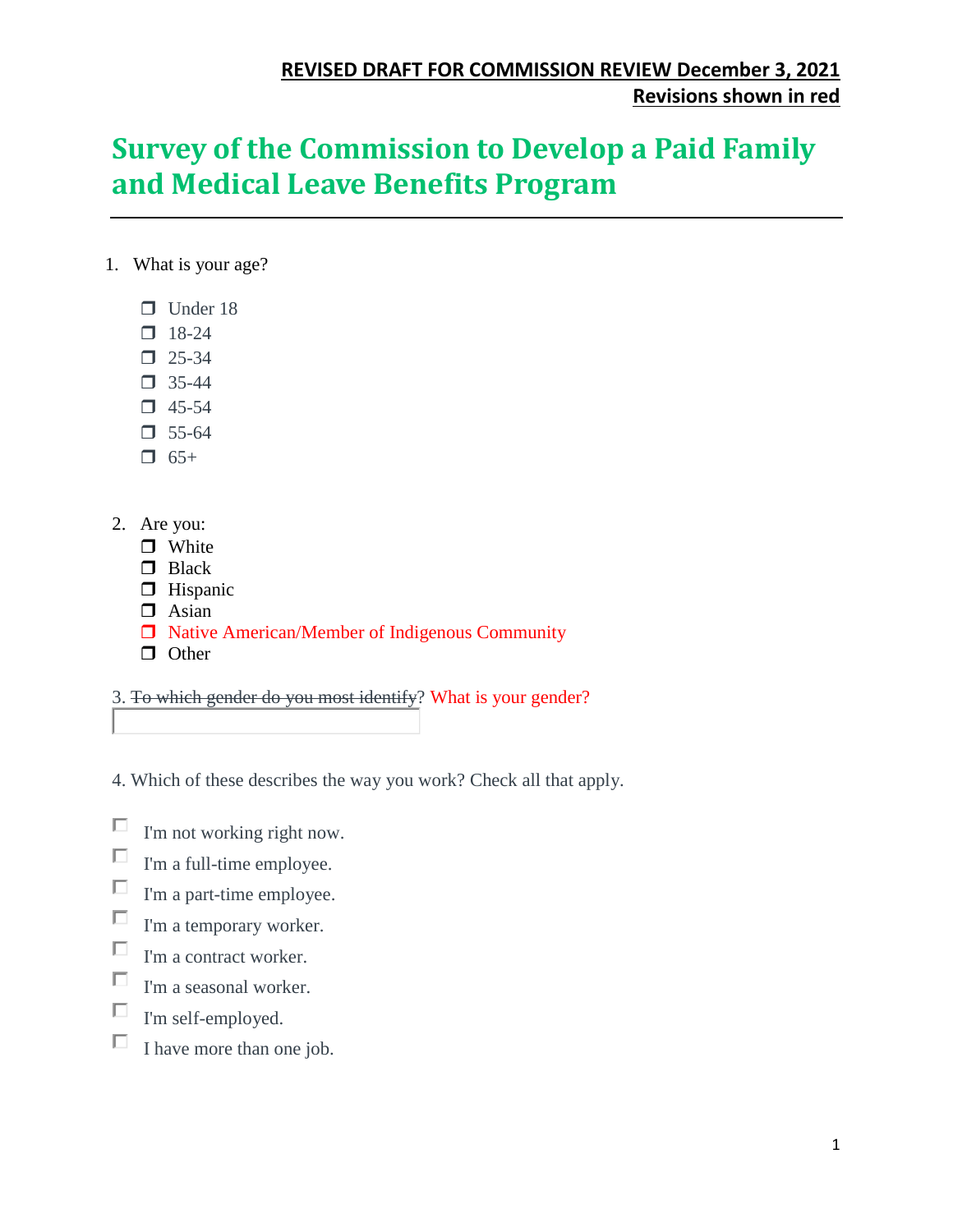5. What were your earnings from working in 2020? *Do not include any amounts that are not income from working, such as alimony or child support, social security or disability income benefits, dividend income or gifts or other monetary support you have received.* 

- **Under \$20,000**
- $\Box$  \$20,000 to \$29,999
- $\Box$  \$30,000 to \$39,999
- $\Box$  \$40,000 to \$49,999
- $\Box$  \$50,000 to \$59,999
- $\Box$  \$60,000 to \$69,999
- $\Box$  \$70,000 to \$79,999
- $\Box$  \$80,000 to \$89,999
- $\Box$  \$90,000 to \$99,999  $\Box$  More than \$100,000
- 6. When earning money from jobs, what is your average weekly wage in take home pay?
	- $\Box$  Below \$500
	- **Between \$500 and \$750**
	- **Between \$750 and \$1000**
	- **Between \$1000 and \$1250**
	- **Between \$1250 and \$1500**
	- $\Box$  More than \$1500

#### 7. How many members are there in your household?

## 8. How many other members of your household other than yourself are working?

#### 9. Do you currently have access to paid time off for family and medical leave at your job?

- **D** Yes
- $\Box$  No
- $\Box$  Not sure

10. Is access to paid time off for family and medical leave a factor you considered or would consider when deciding to accept a job or where to live?

□ Yes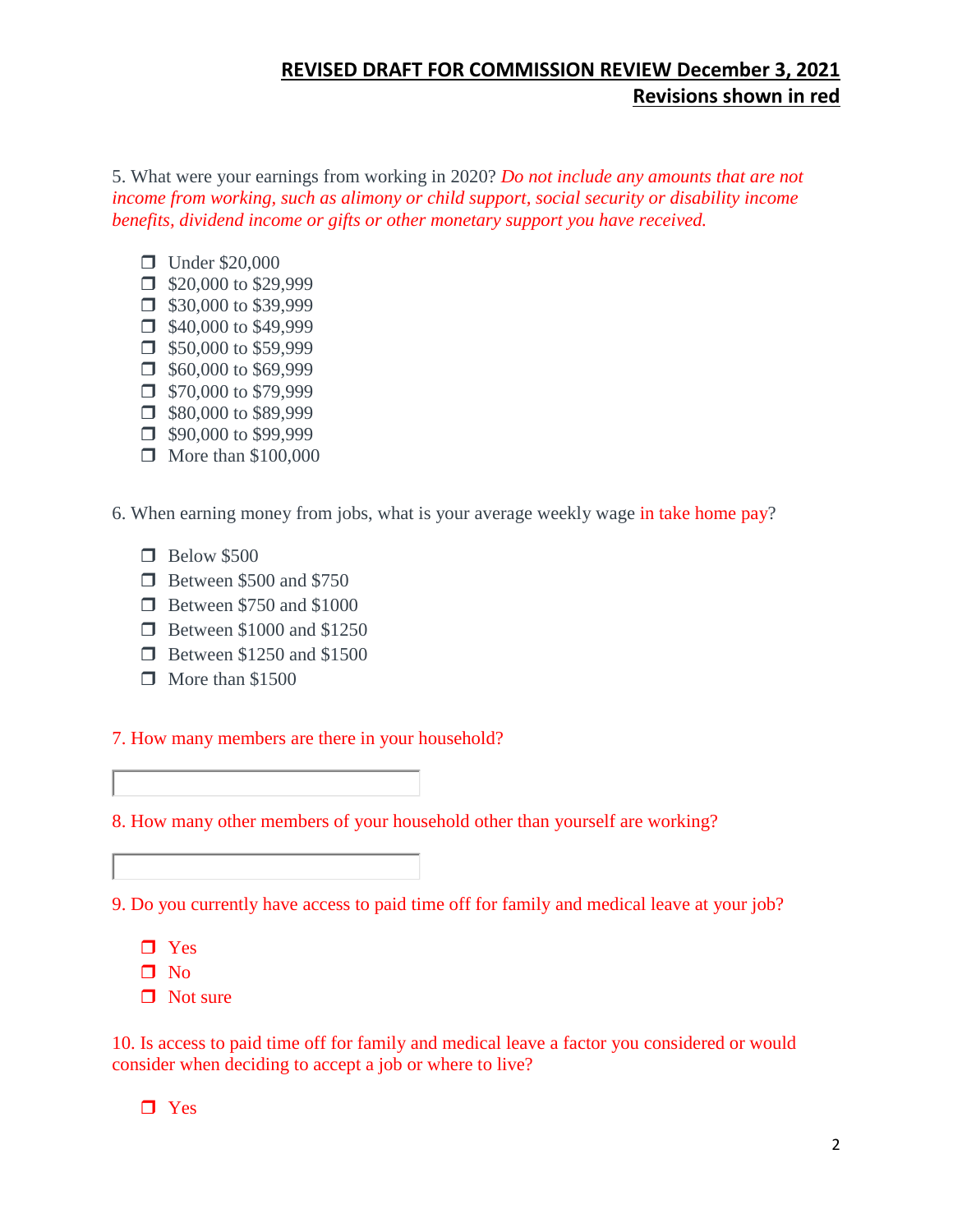## $\Box$  No

11. As an employee, how much would you be willing to contribute from your wages to provide funding so that you can access paid family and medical leave benefits? In states that have enacted laws to establish paid family and medical leave, the payroll contributions required by employees range from 0.10% to 1.3% of wages.

- $\Box$  Not willing to contribute
- $\Box$  Between 0.10% and 0.49% of wages
- $\Box$  Between 0.50 % and 0.99% of wages
- $\Box$  Between 1.0% and 1.3% of wages
- 12–7. Which of these life events have you dealt with? Check all that apply.
	- $\Box$ A close family member has been sick or injured, and I've had to take care of them.
	- $\Box$ A close family member is in the military and has been deployed overseas.
	- $\Box$ A close family member in the military has been injured or killed during their service.
	- $\Box$  I've had an accident or a serious injury.
	- $\Box$ I've had surgery or some other medical procedure that I had to recover from.
	- $\Box$  I've been so sick, for more than a few days, that it has been difficult to function.
	- $\Box$  I've donated an internal organ.
	- $\Box$  I've given birth.
	- $\Box$  <br> <br> I've lost a pregnancy.
	- $\Box$  I've become a parent because my spouse/partner/co-parent has given birth.
	- $\Box$ I've adopted a child.
	- $\Box$  I've been a foster parent.

## $\Box$  I've experienced family violence or have a close family member who has experienced family violence.

13 8. Thinking about those life events you've had, which of these describes how you handled them? Check all that apply. For example, you might check several if you've experienced more than one of these life events.

П. I didn't take time away from work. I was able to address the life event and continue to work successfully.

 $\Box$  I didn't take time away from work because I wasn't working.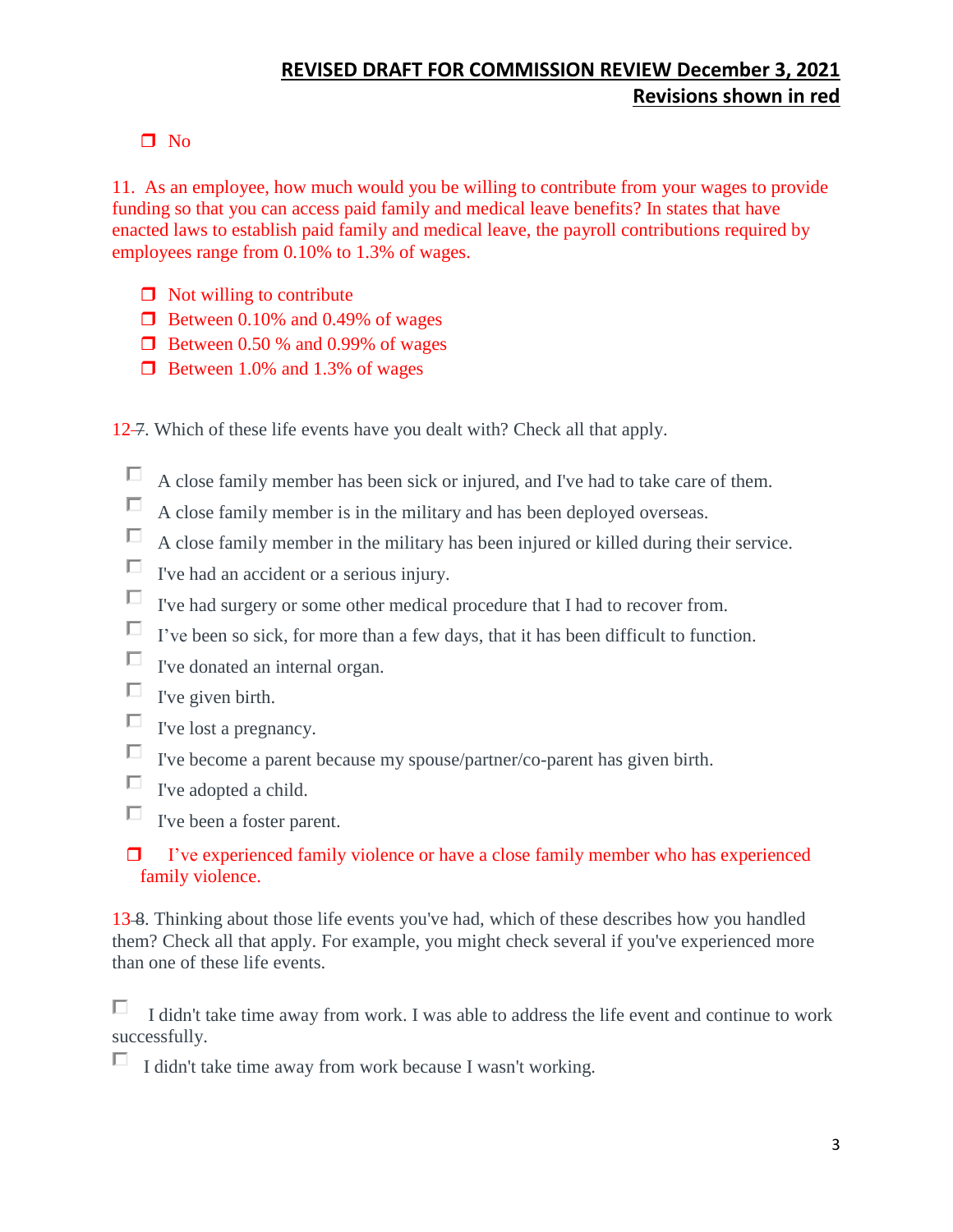$\Box$  I didn't take time away from work. It would have been helpful to take time away from work, but I couldn't because I needed to get paid.

п. I took time away from work, but not as much as I really needed. I went back to work because I needed to get paid.

П I was able to take all the time away from work that I needed, and I was paid for that time.

П I was able to take all the time away from work that I needed. It was unpaid but I could afford to take some unpaid time.

 $\Box$  I left my work or stopped looking for work to address the life event.

14 9. Tell us more, if you're comfortable doing that.

| -----<br>_____<br>~~~~~ |  |
|-------------------------|--|

15 10. Which of these life events are things you might have to deal with in the next two years? Check all that apply.

- $\Box$ I'll have to take care of a close family member who is sick.
- П A close family member in the military may be deployed overseas.
- П. I'll need surgery or some other medical procedure that I will need to recover from.
- П I'll donate an internal organ.
- П I'll give birth.
- П I'll become a parent because my spouse/partner/co-parent will give birth.
- П I intend to adopt a child.
- $\Box$ I intend to be a foster parent.
- $\Box$  I'll need to take leave to take care of myself or a family member experiencing family violence.

16 11. Which of these describes how you think you'll handle that? Check all that apply. For example, you might check several if you expect to deal with more than one life event in the next two years.

п I won't need time away from work. I'll address the life event and be able to keep working successfully.

 $\Box$  I won't need time away from work because I don't intend to be working.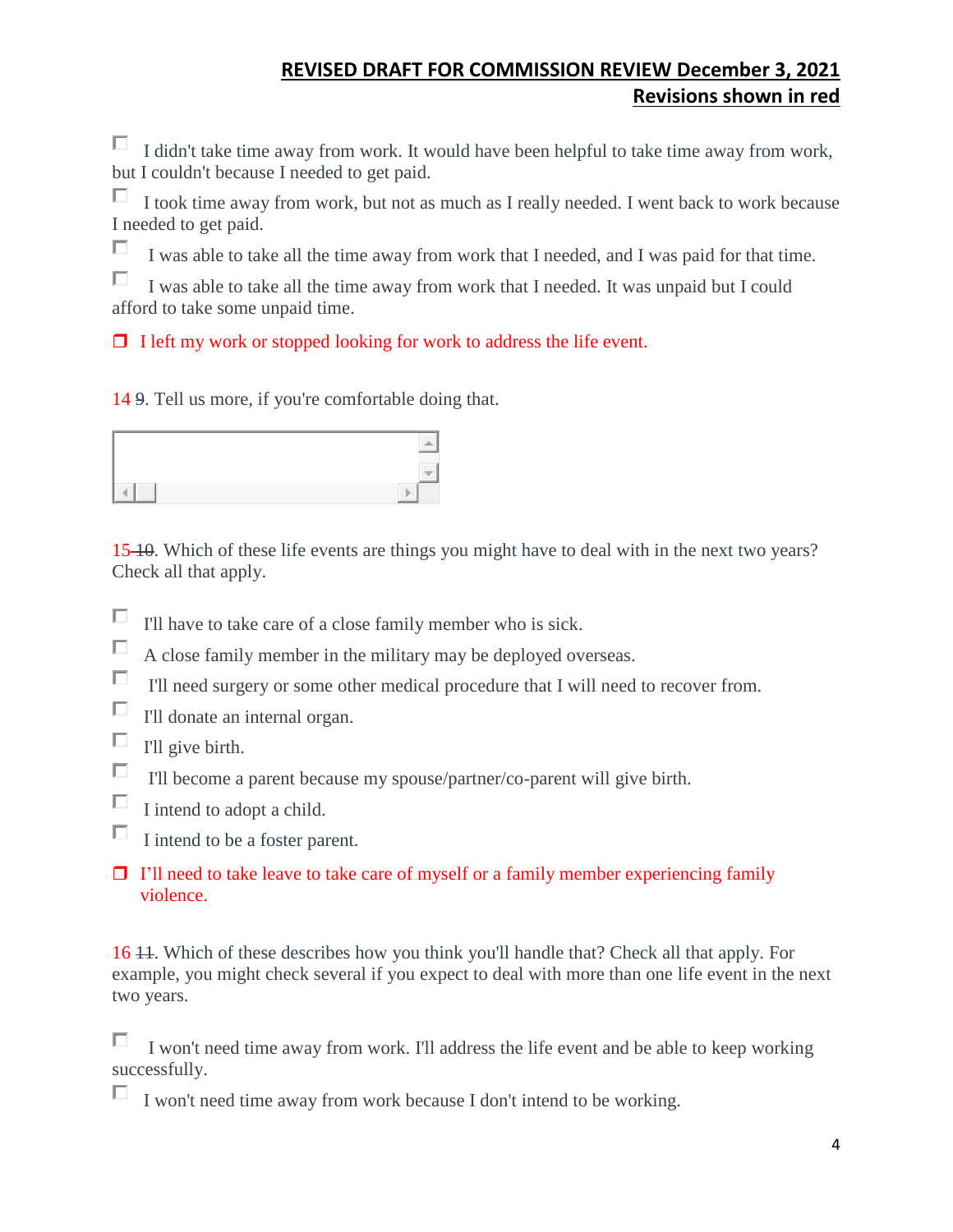П It would be helpful to take time away from work, but I'll keep working because I need to get paid.

I'll take time away from work, but not as much as I really need. I'll go back to work sooner because I need to get paid.

П I'll take all the time away from work that I need, and I'll be paid for that time.

 $\Box$ I'll take all the time away from work that I need. It will be unpaid but I can afford to take some unpaid time.

17 12. Tell us more, if you're comfortable doing that.



1813. Thinking about your past experience and anticipated future experience with life events that require you to care for yourself or others, how much time off from work did you need or would you need over the course of a 12-month period?



19. What is the amount of wage replacement you needed or would need if you needed to take paid family and medical leave?

- **100% of weekly wages**
- **1** 90% of weekly wages
- $\Box$  80% of weekly wages